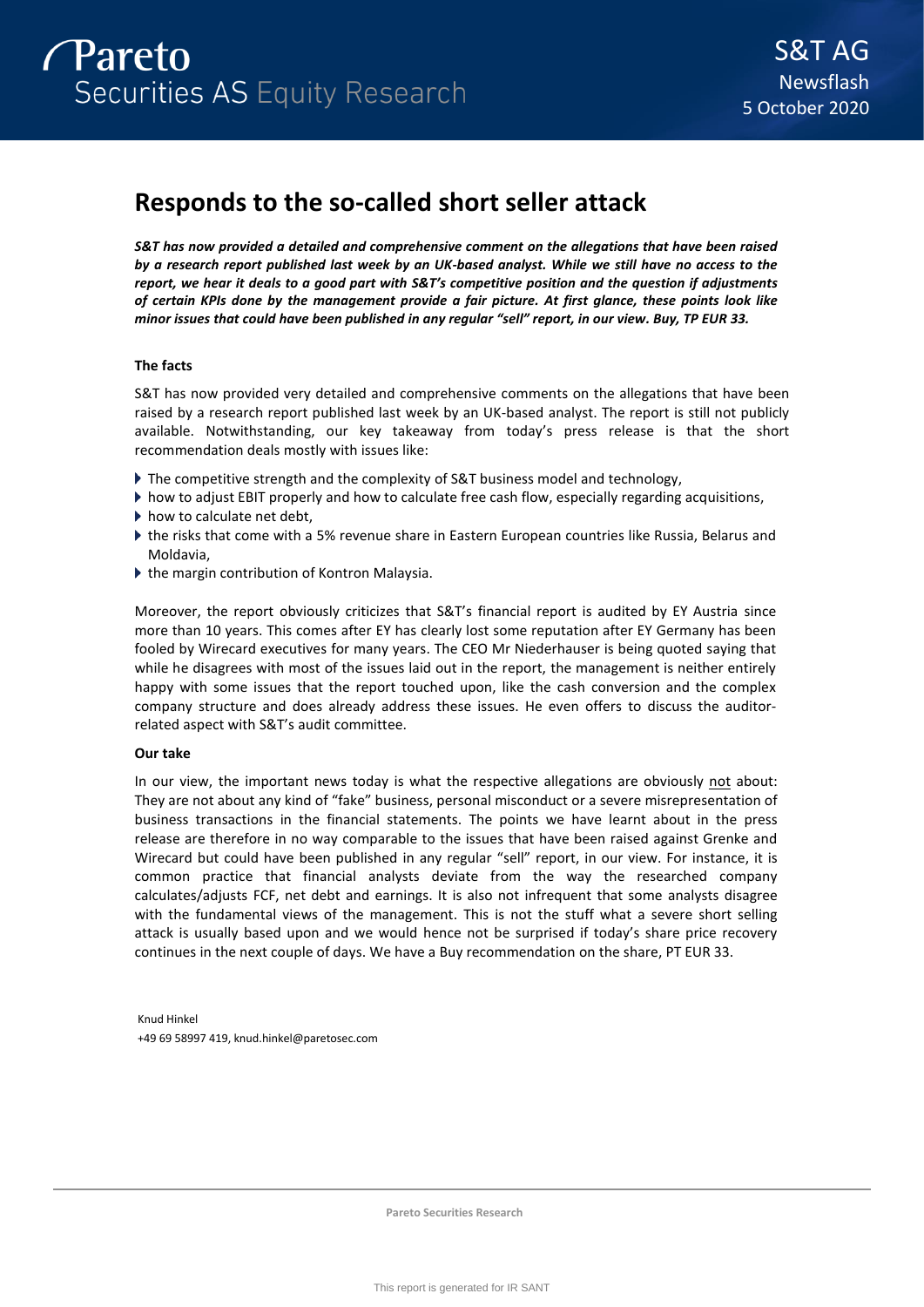# **Disclaimer and legal disclosures**

#### **Origin of the publication or report**

This publication or report originates from Pareto Securities AS, reg. no. 956 632 374 (Norway), Pareto Securities AS, Frankfu rt branch, reg. no. DE 320 965 513 / HR B 109177 (Germany) or Pareto Securities AB, reg. no. 556206-8956 (Sweden) (together the Group Companies or the "Pareto Securities Group") acting through their common unit Pareto Securities Research. The Group Companies are supervised by the Financial Supervisory Authority of their respective home countries.

#### **Content of the publication or report**

This publication or report has been prepared solely by Pareto Securities Research.

Opinions or suggestions from Pareto Securities Research may deviate from recommendations or opinions presented by other departments or companies in the Pareto Securities Group. The reason may typically be the result of differing time horizons, methodologies, contexts or other factors.

#### **Sponsored research**

Please note that if this report is labelled as "sponsored research" on the front page, Pareto Securities has entered into an agreement with the company about the preparation of research reports and<br>receives compensation fr research is however commissioned for and paid by the company and such material is considered by Pareto Securities to qualify as an acceptable minor non-monetary benefit according to the EU MiFID II Directive.

## **Basis and methods for assessment**

Opinions and price targets are based on one or more methods of valuation, for instance cash flow analysis, use of multiples, behavioral technical analyses of underlying market movements in combination with considerations of the market situation and the time horizon. Key assumptions of forecasts, price targets and projections in research cited or reproduced appear in the research material from the named sources. The date of publication appears from the research material cited or reproduced. Opinions and estimates may be updated in subsequent versions of the publication or report, provided that the relevant company/issuer is treated anew in such later versions of the publication or report.

Pareto Securities Research may provide credit research with more specific price targets based on different valuation methods, including the analysis of key credit ratios and other factors describing the securities creditworthiness, peer group analysis of securities with similar creditworthiness and different DCF-valuations. All descriptions of loan agreement structures and loan agreement features are obtained from sources which Pareto Securities Research believes to be reliable, but Pareto Securities Research does not represent or warrant their accuracy. Be aware that investors should go through the specific complete loan agreement before investing in any bonds and not base an investment decision based solely on information contained in this publication or report.

Pareto Securities Research has no fixed schedule for updating publications or reports.

Unless otherwise stated on the first page, the publication or report has not been reviewed by the issuer before dissemination. In instances where all or part of a report is presented to the issuer prior to publication, the purpose is to ensure that facts are correct.

#### **Validity of the publication or report**

All opinions and estimates in this publication or report are, regardless of source, given in good faith and may only be valid as of the stated date of this publication or report and are subject to change without notice.

#### **No individual investment or tax advice**

The publication or report is intended only to provide general and preliminary information to investors and shall not be construed as the basis for any investment decision. This publication or report has been prepared by Pareto Securities Research as general information for private use of investors to whom the publication or report has been distributed, but it is not intended as a personal recommendation of particular financial instruments or strategies and thus it does not provide individually tailored investment advice, and does not take into account the individual investor's particular<br>financial situation suitability of an investment as regards his/her financial and fiscal situation and investment objectives. The investor bears the risk of losses in connection with an investment.

Before acting on any information in this publication or report, we recommend consulting your financial advisor.

The information contained in this publication or report does not constitute advice on the tax consequences of making any particular investment decision. Each investor shall make his/her own appraisal of the tax and other financial merits of his/her investment.

#### **Sources**

This publication or report may be based on or contain information, such as opinions, recommendations, estimates, price targets and valuations which emanate from Pareto Securities Research' analysts or representatives, publicly available information, information from other units or companies in the Group Companies, or other named sources.

To the extent this publication or report is based on or contains information emanating from other sources ("Other Sources") than Pareto Securities Research ("External Information"), Pareto Securities Research has deemed the Other Sources to be reliable but neither the companies in the Pareto Securities Group, others associated or affiliated with said companies nor any other person, guarantee the accuracy, adequacy or completeness of the External Information.

#### **Ratings**

| "Buy"  | Pareto Securities Research expects this financial instrument's total return to exceed 10% over the next 12 months                   |
|--------|-------------------------------------------------------------------------------------------------------------------------------------|
| "Hold" | Pareto Securities Research expects this financial instrument's total return to be between -10% and 10% over the next 12 months      |
| "Sell" | Pareto Securities Research expects this financial instrument's total return to be negative by more than 10% over the next 12 months |
|        |                                                                                                                                     |

Analysts Certification<br>The research analyst(s) whose name(s) appear on research reports prepared by Pareto Securities Research certify that: (i) all of the views expressed in the research report accurately reflect their pe "Hold"<br>Pareto Securities Research expects this financial instrument's total return to be between -10% and 10% over the next 12 months<br>Analysts Certification<br>The research analyst(s) whose name(s) appear on research reports research analysts in research reports that are prepared by Pareto Securities Research.

The research analysts whose names appears on research reports prepared by Pareto Securities Research received compensation that is based upon various factors including Pareto Securities' total revenues, a portion of which are generated by Pareto Securities' investment banking activities.

#### **Limitation of liability**

Pareto Securities Group or other associated and affiliated companies assume no liability as regards to any investment, divestment or retention decision taken by the investor on the basis of this publication or report. In no event will entities of the Pareto Securities Group or other associated and affiliated companies be liable for direct, indirect or incidental, special or consequential damages resulting from the information in this publication or report.

Neither the information nor any opinion which may be expressed herein constitutes a solicitation by Pareto Securities Research of purchase or sale of any securities nor does it constitute a solicitation to any person in any jurisdiction where solicitation would be unlawful. All information contained in this research report has been compiled from sources believed to be reliable. However, no representation<br>or warranty, express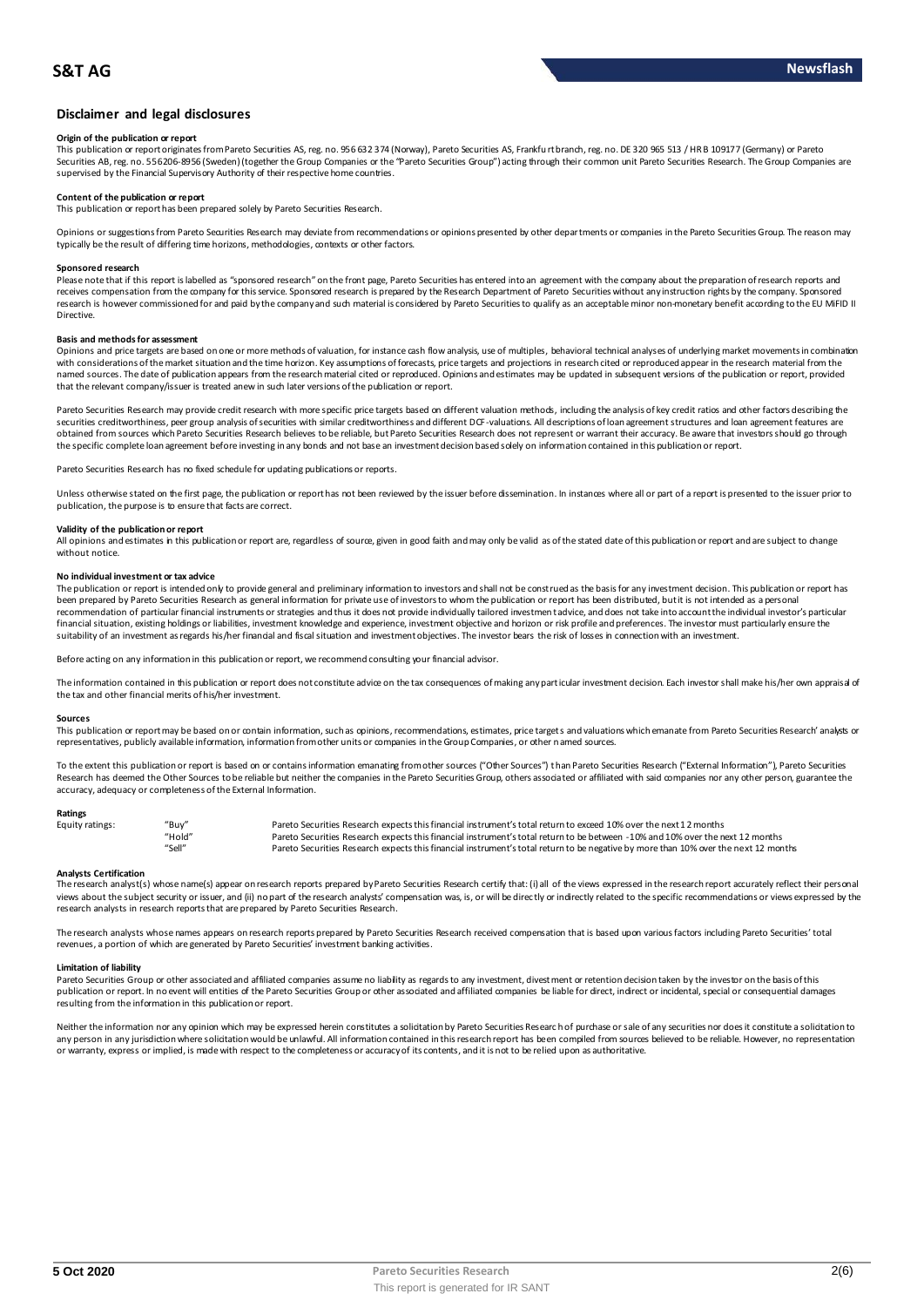### **Risk information**

The risk of investing in certain financial instruments, including those mentioned in this document, is generally high, as their market value is exposed to a bt of different factors such as the operational and financial conditions of the relevant company, growth prospects, change in interest rates, the economic and political environment, foreign exchange rates, shifts in market sentiments etc. Where an investment<br>or security is the investor. Past performance is not a guide to future performance. Estimates of future performance are based on assumptions that may not be realized. When investing in individual shares, the investor may lose all or part of the investments.

#### **Conflicts of interest**

Companies in the Pareto Securities Group, affiliates or staff of companies in the Pareto Securities Group, may perform services for, solicit business from, make a market in, hold long or short positions in, or otherwise be interested in the investments (including derivatives) of any company mentioned in the publication or report.

In addition Pareto Securities Group, or affiliates, may from time to time have a broking, advisory or other relationship with a company which is the subject of or referred to in the relevant Research, including acting as that company's official or sponsoring broker and providing investment banking or other financial services. It is the policy of Pareto to seek to act as corporate adviser or broker to some of the companies which are covered by Pareto Securities Research. Accordingly companies covered in any Research may be the subject of marketing initiatives by the Investment Banking Department.

To limit possible conflicts of interest and counter the abuse of inside knowledge, the analysts of Pareto Securities Research are subject to internal rules on sound ethical conduct, the management of inside information, handling of unpublished research material, contact with other units of the Group Companies and personal account dealing. The internal rules have been prepared in accordance with applicable legislation and relevant industry standards. The object of the internal rules is for example to ensure that no analyst will abuse or cause others to abuse confidential information. It is the policy of Pareto Securities Research that no link exists between revenues from capital markets activities and individual analyst remuneration. The Group Companies are members of national stockbrokers' associations in each of the countries in which the Group Companies have their head offices. Internal rules have been developed in accordance with recommendations issued by the stockbrokers associations. This material has been prepared following the Pareto Securities Conflict of Interest Policy.

The guidelines in the policy indude rules and measures aimed at achieving a sufficient degree of independence between various departments, business areas and sub-business areas within the Pareto<br>Securities Group in order t measures is to restrict the flow of information between certain business areas and sub-business areas within the Pareto Securities Group, where conflicts of interest may arise and to safeguard the limes interest may arise The guidelines in the policy indude rules and measures aimed at achieving a sufficient degree of independence between various departments, business areas and sub-business areas and sub-achievis Group in order to, as far as Walls, to restrict the flows of sensitive information from such departments. The internal guidelines also include, without limitation, rules aimed at securing the impartialness of, e.g., analysts working in the<br>Pareto Secu Pareto Securities Group rules concerning contacts with covered companies and rules concerning personal account trading carried out by analysts.

**Distribution restriction**<br>The securities referred to in this publication or report may not be eligible for sale in some jurisdictions and persons into whose possession this document comes should inform themselves about an Pareto Securities Group rules concerning contacts with covered companies and rules concerning personal account trading carried out by analysts.<br>Distribution restriction<br>The securities referred to in this publication or rep Authority (FCA).

This research is only intended for and may only be distributed to institutional investors in the United States and U.S entities seeking more information about any of the issuers or securities discussed in this report should contact Pareto Securities Inc. at 150 East 52nd Street, New York, NY 10022, Tel. 212 829 4200.

Pareto Securities Inc. is a broker-dealer registered with the U.S. Securities and Exchange Commission and is a member of FINRA & SIPC. U.S. To the extent required by applicable U.S. laws and regulations, Pareto Securities Inc. accepts responsibility for the contents of this publication. Investment products provided by or through Pareto Securities Inc. or Pareto Securities Research are not FDIC insured, may lose value and are not guaranteed by Pareto Securities Inc. or Pareto Securities Research. Investing in non-U.S. securities may entail certain risks. This document does not constitute or form part of any offer for sale or subscription, nor shall it or any part of it form the basis of or be relied on in connection with any contract or commitment whatsoever. The securities of non-U.S. issuers may not be registered with or<br>subject to S reporting standards as U.S. companies. Market rules, conventions and practices may differ from U.S. markets, adding to transaction costs or causing delays in the purchase or sale of securities. Securities of some non-U.S. companies may not be as liquid as securities of comparable U.S. companies. Fluctuations in the values of national currencies, as well as the potential for governmental restrictions on currency movements, can significantly erode principal and investment returns.

Pareto Securities Research may have material conflicts of interest related to the production or distribution of this research report which, with regard to Pareto Securities Research, are disclosed herein.

#### **Distribution in Singapore**

Pareto Securities Pte Ltd holds a Capital Markets Services License is an exempt financial advisor under Financial Advisers Act, Chapter 110 ("FAA") of Singapore and a subsidiary of Pareto Securities AS.

This report is directed solely to persons who qualify as "accredited investors", "expert investors" and "institutional investors" as defined in section 4A(1) Securities and Futures Act, Chapter 289 ("SFA") Distribution in Singapore<br>Pareto Securities Pte Ltd holds a Capital Markets Services License is an exempt financial advisor under Financial Advisers Act, Chapter 110 ("FAA") of Singapore and a subsidiary of Pareto Securiti needs before making a commitment to purchase any such product. Please contact Pareto Securities Pte Ltd, 16 Collyer Quay, # 2 7-02 Income at Raffles, Singapore 049318, at +65 6408 9800 in matters arising from, or in connection with this report.

**Additional provisions on Recommendations distributed in the Canada**<br>Canadian recipients of this research report are advised that this research report is not, and under no drcumstances is it to be construed as an offer to needs before making a commitment to purchase any such product. Please contact Pareto Securities Pte Ltd, 16 Collyer Quay, #2 7-02 Income at Raffles, Singapore 049318, at +65 6408 9800 in matters arising<br>from, or in connect representation to the contrary is an offence. Any securities described or discussed within this research report may only be distributed in Canada in accordance with applicable provincial and territorial securities laws. Any offer or sale in Canada of the securities described or discussed herein will be made only under an exemption from the requirements to file a prospectus with the relevant Canadian securities regulators and only by a dealer properly registered under applicable securities laws or, alternatively, pursuant to an exemption from the dealer registration requirement in the relevant province or territory of Canada in which such offer or sale is made. Under no circumstances is the information contained herein to be construed as investment advice in any province or territory of Canada nor should it be construed as being tailored to the needs of the recipient. Canadian recipients are advised that Pareto Securities AS, its affiliates and its authorized agents are not responsible for, nor do they accept, any liability whatsoever for any direct or consequential loss arising from any use of this research report or the information contained herein.

#### **Distribution in United Kingdom**

This publication is issued for the benefit of persons who qualify as eligible counterparties or professional dients and should be made available only to such persons and is exempt from the restriction on financial promotion in s21 of the Financial Services and Markets Act 2000 in reliance on provision in the FPO.

#### **Copyright**

This publication or report may not be mechanically duplicated, photocopied or otherwise reproduced, in full or in part, under applicable copyright laws. Any infringement of Pareto Securities Research´s copyright can be pursued legally whereby the infringer will be held liable for any and all losses and expenses incurred by the infringement.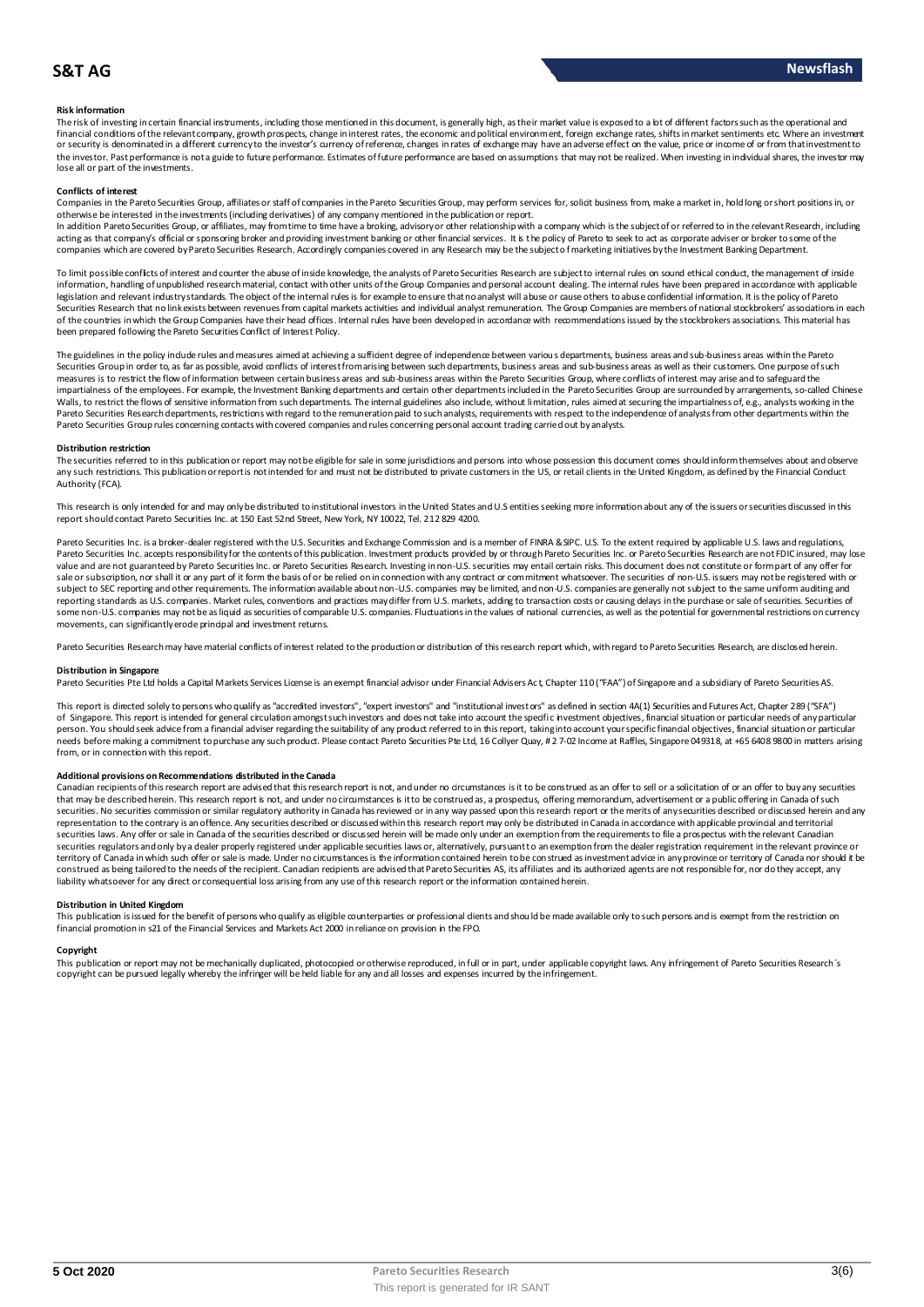### **Appendix A**

Disclosure requirements pursuant to the Norwegian Securities Trading Regulations section 3-10(2) and section 3-11(1), letters a-b

The below list shows companies where Pareto Securities AS - together with affiliated companies and/or persons – own a portion of the shares exceeding 5 % of the total share capital in any company<br>where a recommendation has

| 20 JISClOSUre requirements bursuant to the Norwegian Securities Trading Regulations section 3-10(2) and section 3-11(1). Jetters a-b                                                                                                      |                             |       |                           |                             |       |
|-------------------------------------------------------------------------------------------------------------------------------------------------------------------------------------------------------------------------------------------|-----------------------------|-------|---------------------------|-----------------------------|-------|
| The below list shows companies where Pareto Securities AS - together with affiliated companies and/or persons - own a portion of the shares exceeding<br>where a recommendation has been produced or distributed by Pareto Securities AS. |                             |       |                           |                             |       |
|                                                                                                                                                                                                                                           |                             |       |                           |                             |       |
| Companies                                                                                                                                                                                                                                 | No. of shares Holdings in % |       | Companies                 | No. of shares Holdings in % |       |
| <b>Helgeland Sparebank</b>                                                                                                                                                                                                                | 2.009.280                   | 9.63% | SpareBank 1Østfold Akersl | 1,139,560                   | 9.20% |

| <b>I GIULU DAIIN AUA</b>                | <b>H.JUJ.CTC</b> | <b>4.777.79</b>                      | <b>UDAIGUAINGII VUJL</b>                                                                                                              | <b>U.UU I.UUU</b> | <b>J.JJ</b> 70                       |
|-----------------------------------------|------------------|--------------------------------------|---------------------------------------------------------------------------------------------------------------------------------------|-------------------|--------------------------------------|
|                                         |                  |                                      | Pareto Securities AS or its affiliates own as determined in accordance with FINRA Rule 2241. 1 % or more of the equity securijes of : |                   |                                      |
| Companies<br><b>Helgeland Sparebank</b> | 2.009.280        | No. of shares Holdings in %<br>9.63% | Companies<br>SpareBank 1SMN                                                                                                           | 1.881.442         | No. of shares Holdings in %<br>1.45% |
| NHST Media Group AS                     | 17,900           | 1.39%                                | SpareBank 1Østfold Akersl                                                                                                             | 1,139,560         | 9.20%                                |
| Pareto Bank ASA                         | 14.905.242       | 21.34%                               | Sparebanken Møre                                                                                                                      | 305.239           | 3.09%                                |
| Selvaag Bolig ASA                       | 2.177.497        | 2.32%                                | Sparebanken Sør                                                                                                                       | 433.544           | 2.77%                                |
| SpareBank 1BV                           | 1.655.220        | 2.62%                                | Sparebanken Vest                                                                                                                      | 6.361336          | 5.93%                                |
| SpareBank 1Nord-Norge                   | 3.245.305        | 3.23%                                | <b>Totens Sparebank</b>                                                                                                               | 78.246            | 1.28%                                |

Pareto Securities AS may hold financial instruments in companies where a recommendation has been produced or distributed by Breto Securities AS in connection with rendering investment services, including Market Making.

| Analyst<br>Total<br>Analyst<br>Total<br>Analyst<br>Total<br>holdings*<br>holdings<br>holdings*<br>holdings<br>holdings*<br>Company<br>holdings<br>Company<br>Company<br>$\mathbf 0$<br>Fjordkraft Holding<br>$\mathbf 0$<br>10.100<br>Protector Forsikring<br>$\mathbf 0$<br>14,000<br>Adevinta<br>574<br>AF Gruppen<br>$\mathbf 0$<br>19,125<br>Frontline<br>$\mathbf 0$<br>31,418<br>Quantafuel<br>5,540<br>$\Omega$<br>0<br><b>REC Silicon</b><br>$\mathbf 0$<br>32,708<br>Aker<br>1,420<br>Gjensidige Forsikring<br>7,280<br>$\Omega$<br>Aker BP<br>Golden Ocean Group<br>405<br>$\Omega$<br>22,626<br>$\Omega$<br>1,744<br>SalM ar<br>$\Omega$<br>Sandnes Sparebank<br>25,782<br>American Shipping Compar<br>0<br>3,780<br>Grieg Seafood<br>$\mathbf 0$<br>8,546<br>0<br>$\mathbf 0$<br>Hafnia Limited<br>$\mathbf 0$<br>30,000<br>4,520<br>2,684<br>Sbanken<br>$\Omega$<br>Arcus<br>155<br>Atlantic Sapphire<br>$\mathbf 0$<br><b>Helgeland Sparebank</b><br>$\mathbf 0$<br>2,777<br>Schibsted ASA A Aksjer<br>0<br>9,410<br>Austevoll Seafood<br>Hunter Group ASA<br>15,400<br>Schibsted ASA B Aksjer<br>631<br>0<br>4,135<br>$\mathbf 0$<br>0<br>$\mathbf 0$<br>2,350<br>Avance Gas<br>4,456<br>Ice Group ASA<br>$\mathbf 0$<br>129,391<br>$\Omega$<br>Selvaag Bolig<br>$\mathbf 0$<br>11,376<br>Jæren Sparebank<br>0<br>500<br>SpareBank 1BV<br>$\Omega$<br>22,000<br>Axactor<br>B <sub>2</sub> H <sub>o</sub> Iding<br>0<br>14,075<br>Komplett Bank<br>$\mathbf 0$<br>88,300<br>SpareBank 1Nord-Norge<br>0<br>25,750<br>$\mathbf 0$<br><b>Bakkafrost</b><br>Kongsberg Gruppen<br>$\mathbf 0$<br>34,274<br>SpareBank 1SMN<br>$\Omega$<br>18.740<br>204<br><b>BASF</b><br>270<br>270<br><b>KWS</b><br>75<br>SpareBank 1SR-Bank<br>42,752<br>75<br>0<br>Lerøy Seafood<br>921<br>Bonheur<br>$\mathbf 0$<br>34,712<br>$\mathbf 0$<br>SpareBank 1Østlandet<br>4,617<br>0<br>5,054<br>16,235<br>Borregaard ASA<br>0<br>500<br>Mowi<br>$\mathbf 0$<br>Sparebanken Sør<br>0<br><b>NORBIT ASA</b><br>5,409<br>0<br>94<br>$\mathbf 0$<br>7,453<br>Sparebanken Vest<br>0<br><b>Bouvet</b><br><b>BRABank</b><br>Nordic Semiconductor<br>1,500<br>$\mathbf 0$<br>1,371,000<br>$\mathbf 0$<br>4,590<br>Sparebanken Øst<br>0<br>$\mathbf 0$<br>43,075<br>$\mathbf 0$<br>102,321<br>41,317<br><b>BW Energy Limited</b><br>Norsk Hydro<br>Stolt-Nielsen<br>0<br>0<br>$\Omega$<br>7,552<br><b>BW</b> Offshore<br>8,326<br>Norske Skog<br>0<br>3,550<br>Storebrand<br>$\mathbf 0$<br>$\mathbf 0$<br>3,210<br>Subsea 7<br>3,226<br>ContextVision<br>6,950<br>Norwegian Finans Holding<br>$\Omega$<br><b>DNB</b><br>$\mathbf 0$<br>32,786<br><b>NTS</b><br>2,272<br>Telenor<br>0<br>2,147<br>$\mathbf 0$<br><b>DNO</b><br>$\Omega$<br>499,263<br>Ocean Yield<br>52,305<br><b>TGS-NOPEC</b><br>2,000<br>$\Omega$<br>$\Omega$<br>Okeanis Eco Tankers<br>2,000<br><b>VOW ASA</b><br>6,981<br>Elkem<br>$\mathbf 0$<br>3,018<br>$\mathbf 0$<br>$\mathbf 0$<br>$\mathbf 0$<br><b>XXL</b><br>12,573<br>10,442<br>Orkla<br>$\mathbf 0$<br>18,699<br>0<br>Entra<br>14,471<br>Equinor<br>0<br>4,922<br>Panoro Energy<br>9,285<br>Yara International<br>0<br>$\mathbf 0$<br>1,281,632<br>$\mathbf 0$<br>12,550<br>Pareto Bank<br>Europris<br>$\mathbf 0$<br>0<br>50.000<br>Pexip Holding<br>8.130<br>Fjord1<br>$\mathbf 0$ | naterial interest" means holdings exceeding a value of NOK 50 000. |  |  |  |  |
|-----------------------------------------------------------------------------------------------------------------------------------------------------------------------------------------------------------------------------------------------------------------------------------------------------------------------------------------------------------------------------------------------------------------------------------------------------------------------------------------------------------------------------------------------------------------------------------------------------------------------------------------------------------------------------------------------------------------------------------------------------------------------------------------------------------------------------------------------------------------------------------------------------------------------------------------------------------------------------------------------------------------------------------------------------------------------------------------------------------------------------------------------------------------------------------------------------------------------------------------------------------------------------------------------------------------------------------------------------------------------------------------------------------------------------------------------------------------------------------------------------------------------------------------------------------------------------------------------------------------------------------------------------------------------------------------------------------------------------------------------------------------------------------------------------------------------------------------------------------------------------------------------------------------------------------------------------------------------------------------------------------------------------------------------------------------------------------------------------------------------------------------------------------------------------------------------------------------------------------------------------------------------------------------------------------------------------------------------------------------------------------------------------------------------------------------------------------------------------------------------------------------------------------------------------------------------------------------------------------------------------------------------------------------------------------------------------------------------------------------------------------------------------------------------------------------------------------------------------------------------------------------------------------------------------------------------------------------------------------------------------------------------------------------------------------------------------------------------------------------------------------------------------------------------------------------------------------------------------------------------------------------------------------------------------|--------------------------------------------------------------------|--|--|--|--|
|                                                                                                                                                                                                                                                                                                                                                                                                                                                                                                                                                                                                                                                                                                                                                                                                                                                                                                                                                                                                                                                                                                                                                                                                                                                                                                                                                                                                                                                                                                                                                                                                                                                                                                                                                                                                                                                                                                                                                                                                                                                                                                                                                                                                                                                                                                                                                                                                                                                                                                                                                                                                                                                                                                                                                                                                                                                                                                                                                                                                                                                                                                                                                                                                                                                                                                     |                                                                    |  |  |  |  |
|                                                                                                                                                                                                                                                                                                                                                                                                                                                                                                                                                                                                                                                                                                                                                                                                                                                                                                                                                                                                                                                                                                                                                                                                                                                                                                                                                                                                                                                                                                                                                                                                                                                                                                                                                                                                                                                                                                                                                                                                                                                                                                                                                                                                                                                                                                                                                                                                                                                                                                                                                                                                                                                                                                                                                                                                                                                                                                                                                                                                                                                                                                                                                                                                                                                                                                     |                                                                    |  |  |  |  |
|                                                                                                                                                                                                                                                                                                                                                                                                                                                                                                                                                                                                                                                                                                                                                                                                                                                                                                                                                                                                                                                                                                                                                                                                                                                                                                                                                                                                                                                                                                                                                                                                                                                                                                                                                                                                                                                                                                                                                                                                                                                                                                                                                                                                                                                                                                                                                                                                                                                                                                                                                                                                                                                                                                                                                                                                                                                                                                                                                                                                                                                                                                                                                                                                                                                                                                     |                                                                    |  |  |  |  |
|                                                                                                                                                                                                                                                                                                                                                                                                                                                                                                                                                                                                                                                                                                                                                                                                                                                                                                                                                                                                                                                                                                                                                                                                                                                                                                                                                                                                                                                                                                                                                                                                                                                                                                                                                                                                                                                                                                                                                                                                                                                                                                                                                                                                                                                                                                                                                                                                                                                                                                                                                                                                                                                                                                                                                                                                                                                                                                                                                                                                                                                                                                                                                                                                                                                                                                     |                                                                    |  |  |  |  |
|                                                                                                                                                                                                                                                                                                                                                                                                                                                                                                                                                                                                                                                                                                                                                                                                                                                                                                                                                                                                                                                                                                                                                                                                                                                                                                                                                                                                                                                                                                                                                                                                                                                                                                                                                                                                                                                                                                                                                                                                                                                                                                                                                                                                                                                                                                                                                                                                                                                                                                                                                                                                                                                                                                                                                                                                                                                                                                                                                                                                                                                                                                                                                                                                                                                                                                     |                                                                    |  |  |  |  |
|                                                                                                                                                                                                                                                                                                                                                                                                                                                                                                                                                                                                                                                                                                                                                                                                                                                                                                                                                                                                                                                                                                                                                                                                                                                                                                                                                                                                                                                                                                                                                                                                                                                                                                                                                                                                                                                                                                                                                                                                                                                                                                                                                                                                                                                                                                                                                                                                                                                                                                                                                                                                                                                                                                                                                                                                                                                                                                                                                                                                                                                                                                                                                                                                                                                                                                     |                                                                    |  |  |  |  |
|                                                                                                                                                                                                                                                                                                                                                                                                                                                                                                                                                                                                                                                                                                                                                                                                                                                                                                                                                                                                                                                                                                                                                                                                                                                                                                                                                                                                                                                                                                                                                                                                                                                                                                                                                                                                                                                                                                                                                                                                                                                                                                                                                                                                                                                                                                                                                                                                                                                                                                                                                                                                                                                                                                                                                                                                                                                                                                                                                                                                                                                                                                                                                                                                                                                                                                     |                                                                    |  |  |  |  |
|                                                                                                                                                                                                                                                                                                                                                                                                                                                                                                                                                                                                                                                                                                                                                                                                                                                                                                                                                                                                                                                                                                                                                                                                                                                                                                                                                                                                                                                                                                                                                                                                                                                                                                                                                                                                                                                                                                                                                                                                                                                                                                                                                                                                                                                                                                                                                                                                                                                                                                                                                                                                                                                                                                                                                                                                                                                                                                                                                                                                                                                                                                                                                                                                                                                                                                     |                                                                    |  |  |  |  |
|                                                                                                                                                                                                                                                                                                                                                                                                                                                                                                                                                                                                                                                                                                                                                                                                                                                                                                                                                                                                                                                                                                                                                                                                                                                                                                                                                                                                                                                                                                                                                                                                                                                                                                                                                                                                                                                                                                                                                                                                                                                                                                                                                                                                                                                                                                                                                                                                                                                                                                                                                                                                                                                                                                                                                                                                                                                                                                                                                                                                                                                                                                                                                                                                                                                                                                     |                                                                    |  |  |  |  |
|                                                                                                                                                                                                                                                                                                                                                                                                                                                                                                                                                                                                                                                                                                                                                                                                                                                                                                                                                                                                                                                                                                                                                                                                                                                                                                                                                                                                                                                                                                                                                                                                                                                                                                                                                                                                                                                                                                                                                                                                                                                                                                                                                                                                                                                                                                                                                                                                                                                                                                                                                                                                                                                                                                                                                                                                                                                                                                                                                                                                                                                                                                                                                                                                                                                                                                     |                                                                    |  |  |  |  |
|                                                                                                                                                                                                                                                                                                                                                                                                                                                                                                                                                                                                                                                                                                                                                                                                                                                                                                                                                                                                                                                                                                                                                                                                                                                                                                                                                                                                                                                                                                                                                                                                                                                                                                                                                                                                                                                                                                                                                                                                                                                                                                                                                                                                                                                                                                                                                                                                                                                                                                                                                                                                                                                                                                                                                                                                                                                                                                                                                                                                                                                                                                                                                                                                                                                                                                     |                                                                    |  |  |  |  |
|                                                                                                                                                                                                                                                                                                                                                                                                                                                                                                                                                                                                                                                                                                                                                                                                                                                                                                                                                                                                                                                                                                                                                                                                                                                                                                                                                                                                                                                                                                                                                                                                                                                                                                                                                                                                                                                                                                                                                                                                                                                                                                                                                                                                                                                                                                                                                                                                                                                                                                                                                                                                                                                                                                                                                                                                                                                                                                                                                                                                                                                                                                                                                                                                                                                                                                     |                                                                    |  |  |  |  |
|                                                                                                                                                                                                                                                                                                                                                                                                                                                                                                                                                                                                                                                                                                                                                                                                                                                                                                                                                                                                                                                                                                                                                                                                                                                                                                                                                                                                                                                                                                                                                                                                                                                                                                                                                                                                                                                                                                                                                                                                                                                                                                                                                                                                                                                                                                                                                                                                                                                                                                                                                                                                                                                                                                                                                                                                                                                                                                                                                                                                                                                                                                                                                                                                                                                                                                     |                                                                    |  |  |  |  |
|                                                                                                                                                                                                                                                                                                                                                                                                                                                                                                                                                                                                                                                                                                                                                                                                                                                                                                                                                                                                                                                                                                                                                                                                                                                                                                                                                                                                                                                                                                                                                                                                                                                                                                                                                                                                                                                                                                                                                                                                                                                                                                                                                                                                                                                                                                                                                                                                                                                                                                                                                                                                                                                                                                                                                                                                                                                                                                                                                                                                                                                                                                                                                                                                                                                                                                     |                                                                    |  |  |  |  |
|                                                                                                                                                                                                                                                                                                                                                                                                                                                                                                                                                                                                                                                                                                                                                                                                                                                                                                                                                                                                                                                                                                                                                                                                                                                                                                                                                                                                                                                                                                                                                                                                                                                                                                                                                                                                                                                                                                                                                                                                                                                                                                                                                                                                                                                                                                                                                                                                                                                                                                                                                                                                                                                                                                                                                                                                                                                                                                                                                                                                                                                                                                                                                                                                                                                                                                     |                                                                    |  |  |  |  |
|                                                                                                                                                                                                                                                                                                                                                                                                                                                                                                                                                                                                                                                                                                                                                                                                                                                                                                                                                                                                                                                                                                                                                                                                                                                                                                                                                                                                                                                                                                                                                                                                                                                                                                                                                                                                                                                                                                                                                                                                                                                                                                                                                                                                                                                                                                                                                                                                                                                                                                                                                                                                                                                                                                                                                                                                                                                                                                                                                                                                                                                                                                                                                                                                                                                                                                     |                                                                    |  |  |  |  |
|                                                                                                                                                                                                                                                                                                                                                                                                                                                                                                                                                                                                                                                                                                                                                                                                                                                                                                                                                                                                                                                                                                                                                                                                                                                                                                                                                                                                                                                                                                                                                                                                                                                                                                                                                                                                                                                                                                                                                                                                                                                                                                                                                                                                                                                                                                                                                                                                                                                                                                                                                                                                                                                                                                                                                                                                                                                                                                                                                                                                                                                                                                                                                                                                                                                                                                     |                                                                    |  |  |  |  |
|                                                                                                                                                                                                                                                                                                                                                                                                                                                                                                                                                                                                                                                                                                                                                                                                                                                                                                                                                                                                                                                                                                                                                                                                                                                                                                                                                                                                                                                                                                                                                                                                                                                                                                                                                                                                                                                                                                                                                                                                                                                                                                                                                                                                                                                                                                                                                                                                                                                                                                                                                                                                                                                                                                                                                                                                                                                                                                                                                                                                                                                                                                                                                                                                                                                                                                     |                                                                    |  |  |  |  |
|                                                                                                                                                                                                                                                                                                                                                                                                                                                                                                                                                                                                                                                                                                                                                                                                                                                                                                                                                                                                                                                                                                                                                                                                                                                                                                                                                                                                                                                                                                                                                                                                                                                                                                                                                                                                                                                                                                                                                                                                                                                                                                                                                                                                                                                                                                                                                                                                                                                                                                                                                                                                                                                                                                                                                                                                                                                                                                                                                                                                                                                                                                                                                                                                                                                                                                     |                                                                    |  |  |  |  |
|                                                                                                                                                                                                                                                                                                                                                                                                                                                                                                                                                                                                                                                                                                                                                                                                                                                                                                                                                                                                                                                                                                                                                                                                                                                                                                                                                                                                                                                                                                                                                                                                                                                                                                                                                                                                                                                                                                                                                                                                                                                                                                                                                                                                                                                                                                                                                                                                                                                                                                                                                                                                                                                                                                                                                                                                                                                                                                                                                                                                                                                                                                                                                                                                                                                                                                     |                                                                    |  |  |  |  |
|                                                                                                                                                                                                                                                                                                                                                                                                                                                                                                                                                                                                                                                                                                                                                                                                                                                                                                                                                                                                                                                                                                                                                                                                                                                                                                                                                                                                                                                                                                                                                                                                                                                                                                                                                                                                                                                                                                                                                                                                                                                                                                                                                                                                                                                                                                                                                                                                                                                                                                                                                                                                                                                                                                                                                                                                                                                                                                                                                                                                                                                                                                                                                                                                                                                                                                     |                                                                    |  |  |  |  |
|                                                                                                                                                                                                                                                                                                                                                                                                                                                                                                                                                                                                                                                                                                                                                                                                                                                                                                                                                                                                                                                                                                                                                                                                                                                                                                                                                                                                                                                                                                                                                                                                                                                                                                                                                                                                                                                                                                                                                                                                                                                                                                                                                                                                                                                                                                                                                                                                                                                                                                                                                                                                                                                                                                                                                                                                                                                                                                                                                                                                                                                                                                                                                                                                                                                                                                     |                                                                    |  |  |  |  |
|                                                                                                                                                                                                                                                                                                                                                                                                                                                                                                                                                                                                                                                                                                                                                                                                                                                                                                                                                                                                                                                                                                                                                                                                                                                                                                                                                                                                                                                                                                                                                                                                                                                                                                                                                                                                                                                                                                                                                                                                                                                                                                                                                                                                                                                                                                                                                                                                                                                                                                                                                                                                                                                                                                                                                                                                                                                                                                                                                                                                                                                                                                                                                                                                                                                                                                     |                                                                    |  |  |  |  |
|                                                                                                                                                                                                                                                                                                                                                                                                                                                                                                                                                                                                                                                                                                                                                                                                                                                                                                                                                                                                                                                                                                                                                                                                                                                                                                                                                                                                                                                                                                                                                                                                                                                                                                                                                                                                                                                                                                                                                                                                                                                                                                                                                                                                                                                                                                                                                                                                                                                                                                                                                                                                                                                                                                                                                                                                                                                                                                                                                                                                                                                                                                                                                                                                                                                                                                     |                                                                    |  |  |  |  |
|                                                                                                                                                                                                                                                                                                                                                                                                                                                                                                                                                                                                                                                                                                                                                                                                                                                                                                                                                                                                                                                                                                                                                                                                                                                                                                                                                                                                                                                                                                                                                                                                                                                                                                                                                                                                                                                                                                                                                                                                                                                                                                                                                                                                                                                                                                                                                                                                                                                                                                                                                                                                                                                                                                                                                                                                                                                                                                                                                                                                                                                                                                                                                                                                                                                                                                     |                                                                    |  |  |  |  |
|                                                                                                                                                                                                                                                                                                                                                                                                                                                                                                                                                                                                                                                                                                                                                                                                                                                                                                                                                                                                                                                                                                                                                                                                                                                                                                                                                                                                                                                                                                                                                                                                                                                                                                                                                                                                                                                                                                                                                                                                                                                                                                                                                                                                                                                                                                                                                                                                                                                                                                                                                                                                                                                                                                                                                                                                                                                                                                                                                                                                                                                                                                                                                                                                                                                                                                     |                                                                    |  |  |  |  |
|                                                                                                                                                                                                                                                                                                                                                                                                                                                                                                                                                                                                                                                                                                                                                                                                                                                                                                                                                                                                                                                                                                                                                                                                                                                                                                                                                                                                                                                                                                                                                                                                                                                                                                                                                                                                                                                                                                                                                                                                                                                                                                                                                                                                                                                                                                                                                                                                                                                                                                                                                                                                                                                                                                                                                                                                                                                                                                                                                                                                                                                                                                                                                                                                                                                                                                     |                                                                    |  |  |  |  |
|                                                                                                                                                                                                                                                                                                                                                                                                                                                                                                                                                                                                                                                                                                                                                                                                                                                                                                                                                                                                                                                                                                                                                                                                                                                                                                                                                                                                                                                                                                                                                                                                                                                                                                                                                                                                                                                                                                                                                                                                                                                                                                                                                                                                                                                                                                                                                                                                                                                                                                                                                                                                                                                                                                                                                                                                                                                                                                                                                                                                                                                                                                                                                                                                                                                                                                     |                                                                    |  |  |  |  |

This overview is updated monthly (last updated 14.09.2020).

\*Analyst holdings ref ers t o posit ions held by t he Paret o Securit ies AS analyst covering t he company.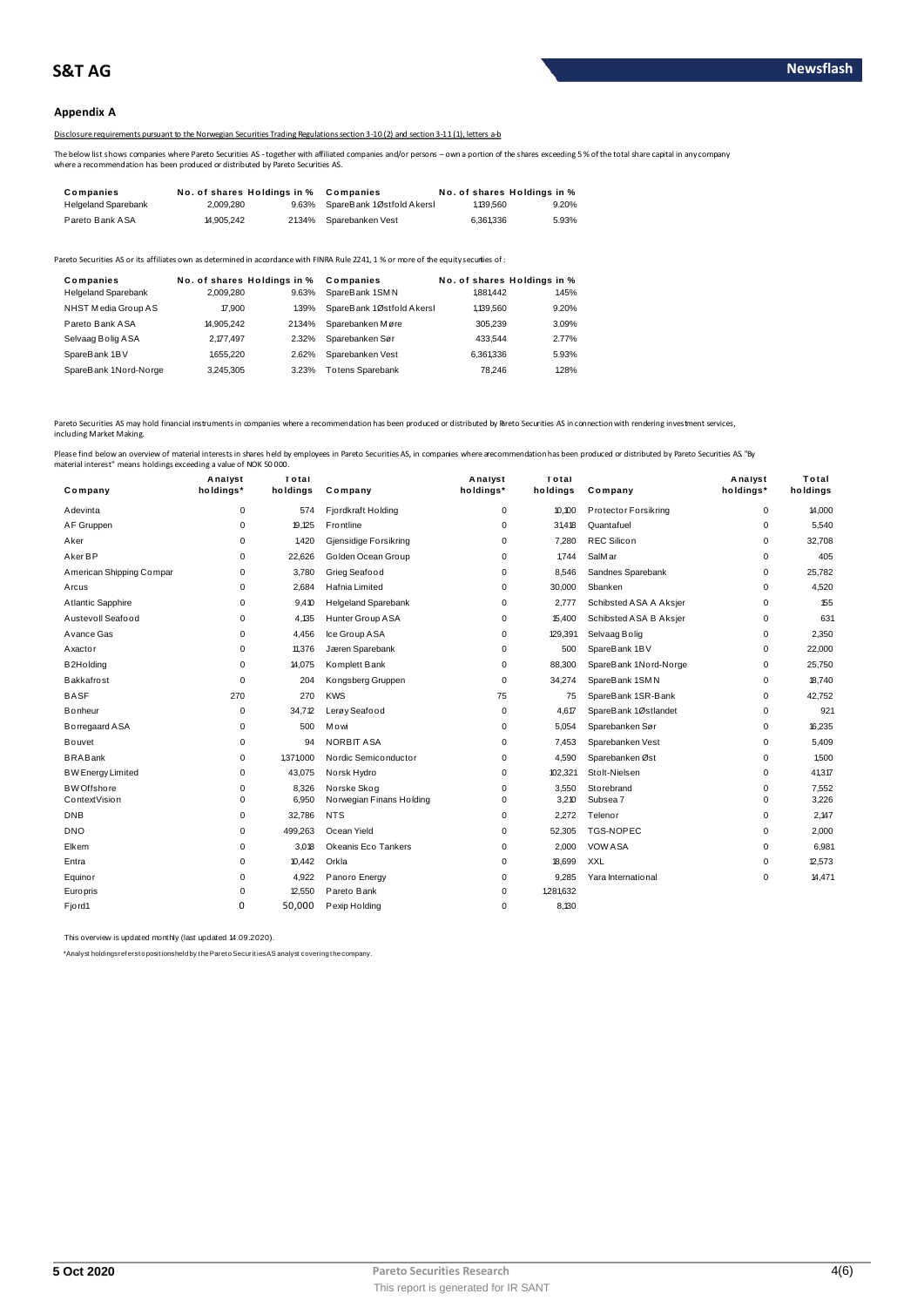# **Appendix B**

Disclosure requirements pursuant to the Norwegian Securities Trading Regulation § 3-11, letters e-f, ref the Securities Trading Act Section 3-10

Overview over issuers of financial instruments where Pareto Securities AS have prepared or distributed investment recommendation, where Pareto Securities AS have been lead manager/co-lead manager<br>or have rendered publicly

| 24SevenOffice Scandinavia     | Floatel                            | Pexip Holding ASA                 |
|-------------------------------|------------------------------------|-----------------------------------|
| Acconer AB                    | Hafnia Limited                     | Pinewood Laboratories             |
| Advanzia Bank                 | Helgeland Sparebank                | Pioneer Property Group            |
| Africa Energy Corp            | <b>HKN</b> Energy Ltd              | Pioneer Property Group ASA        |
| African Petroleum Corporation | Ice Group ASA                      | ProvidencesInv. Mngmt Pty         |
| Aker ASA                      | <b>ICWHolding</b>                  | Salmon Evolution AS               |
| American Tanker, Inc.         | Instabank ASA                      | SandnesSparebank                  |
| Aprila Bank ASA               | Kingfish Zeeland                   | Scorpio BulkersInc.               |
| Boreal Holding AS             | Klaveness Combination Carriers ASA | Seadrill Ltd                      |
| Borr Drilling Limited         | Komplett Bank                      | Sparebanken Vest                  |
| <b>BRAbank</b>                | Kongsberg Automotive               | <b>TEMPTON Dienst leist ungen</b> |
| <b>BWEnergy</b>               | <b>Luxaviation Holding</b>         | United Camping AB                 |
| Cabonline Group Holding AB    | Mercell                            | WatercirclesForsikring ASA        |
| Cibus Nordic Real Estate      | <b>MPCContainer Ships</b>          |                                   |
| Cloudberry Clean Energy AS    | MutaresSE& Co. KGaA                |                                   |
| Digiplex                      | Navigator Holdings                 |                                   |
| <b>DOF</b>                    | Navigator Holdings Ltd.            |                                   |
| DOF Subsea AS                 | Next BiometricsGroup               |                                   |
| <b>ELOP</b>                   | Northern Ocean                     |                                   |
| Erwe Immobilien               | Norwegian Air Shuttle              |                                   |
| Euromicron AG                 | Ocean Yield                        |                                   |
| <b>Filo Mining</b>            | Odfjell SE                         |                                   |
| Fjordkraft Holding            | <b>PGS</b>                         |                                   |

This overview is updated monthly (this overview is for the period  $3108.2019 - 3108.2020$ ).

# **Appendix C**

Disclosure requirements pursuant to the Norwegian Securities Trading Regulation § 3-11(4).

| <b>PISLIIDULIUII UI TECUIIIIIEIIU GLIUIIS</b> |  |
|-----------------------------------------------|--|
| Recommendation                                |  |

Distribution of recommendations

| Buy  | 66% |
|------|-----|
| Hold | 29% |
| Sell | 5%  |

| Distribution of recommendations (transactions*) |                |  |  |  |
|-------------------------------------------------|----------------|--|--|--|
| Recommendation                                  | % distribution |  |  |  |
| Buy                                             | 70%            |  |  |  |
| Hold                                            | 25%            |  |  |  |
| Sell                                            | 5%             |  |  |  |

\* Companies under coverage with which Pareto Securities Group has on-going or completed public investment banking services in the previous 12 months

% distribution

This overview is updated monthly (last updated 15.09.2020).